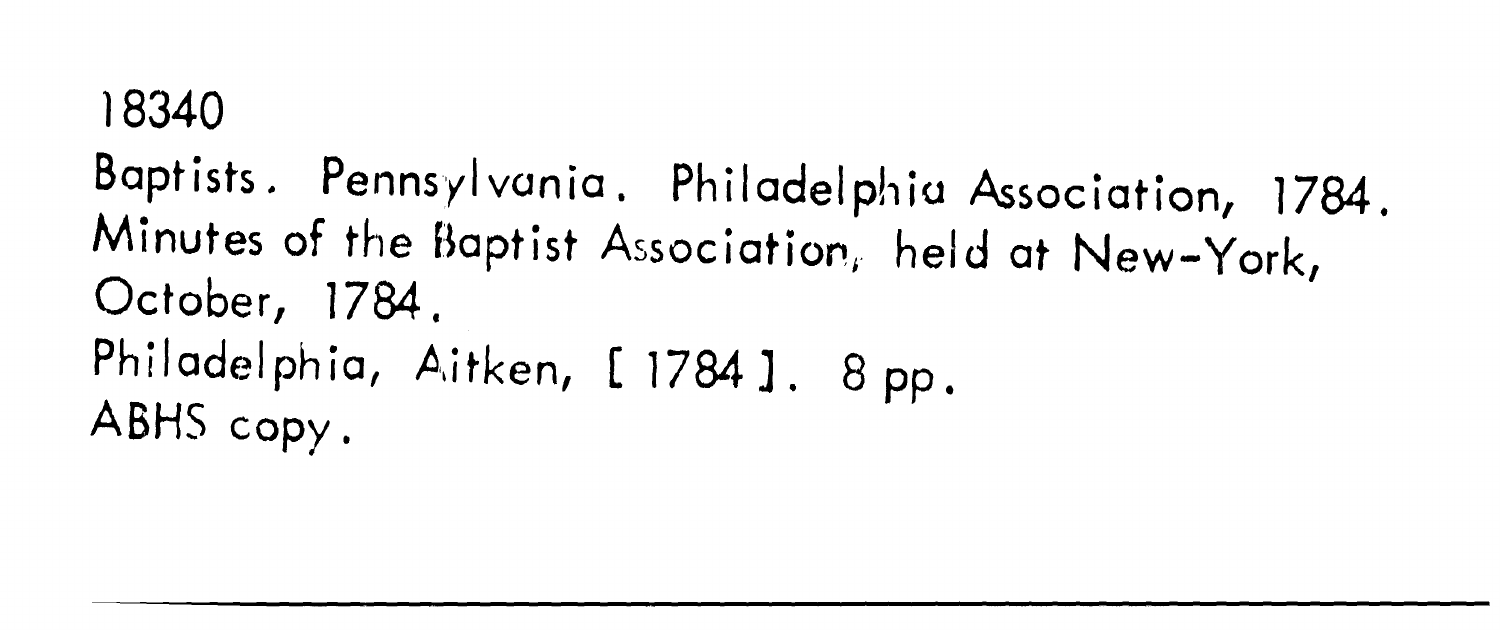#### N E S  $\mathbf{U}$

OF THE

Mr. Herami ASSOCIATION. BAPTIST

> NEW-YQRK, OCTOB HELD AT

## TUESDAY, OCTOBER 5th, 1764

T three o'clock P. M. Brother THOMA's USTICK. Swered a fuith I. course from 1 Phil. 1. 27. That ye fland faft in or spitels, with the mi Ariving together for the faith of the Gospel.

2. Brother SAMUEL WALDO was chofen Moderator, and Brother WILLIAM HORNE, Clerk.

3. Letters from the churches were read.

N. B. Minifters names are in Capitals. Those marked with an \* not prefert marked with an + fent neither Meffengers nor Letters. Daftes denote no Minifter.

| Churches.                                | Meffengers.                                                  | $Bap -$      |   | Received Difmified Excom- [Dead. Num-<br>tized. by Letter, by Letter, municated |                |                  | bers.          |
|------------------------------------------|--------------------------------------------------------------|--------------|---|---------------------------------------------------------------------------------|----------------|------------------|----------------|
| $P$ cnnepeck,                            | SAMUEL JONES. *                                              |              | 2 |                                                                                 |                |                  | 67             |
| Middletown,                              | <b>CABEL MORGAN, *</b><br>Richard Crawford,<br>William Bown. |              |   |                                                                                 |                |                  | 95             |
| Pifcatawa,                               | REUNE RUNYAN,<br>John Runyan.                                | $\mathbf{z}$ |   |                                                                                 |                | $\boldsymbol{2}$ | 4 <sup>°</sup> |
| Cohanfey,                                | <b>ROBERT KELSAY, *</b><br>David Elwell,<br>Nathan Shepherd. |              | 3 | Ł                                                                               | $\overline{2}$ | 8                | 121            |
| † Welfh Tract,                           | JOHN BOGGS. *                                                |              |   |                                                                                 |                |                  | 52             |
| $\dagger$ Great Valley,<br>$+$ Cape-May. |                                                              |              |   |                                                                                 |                |                  | 38<br>70       |
|                                          | Carried over,                                                |              |   |                                                                                 |                | LΣ               | 1483           |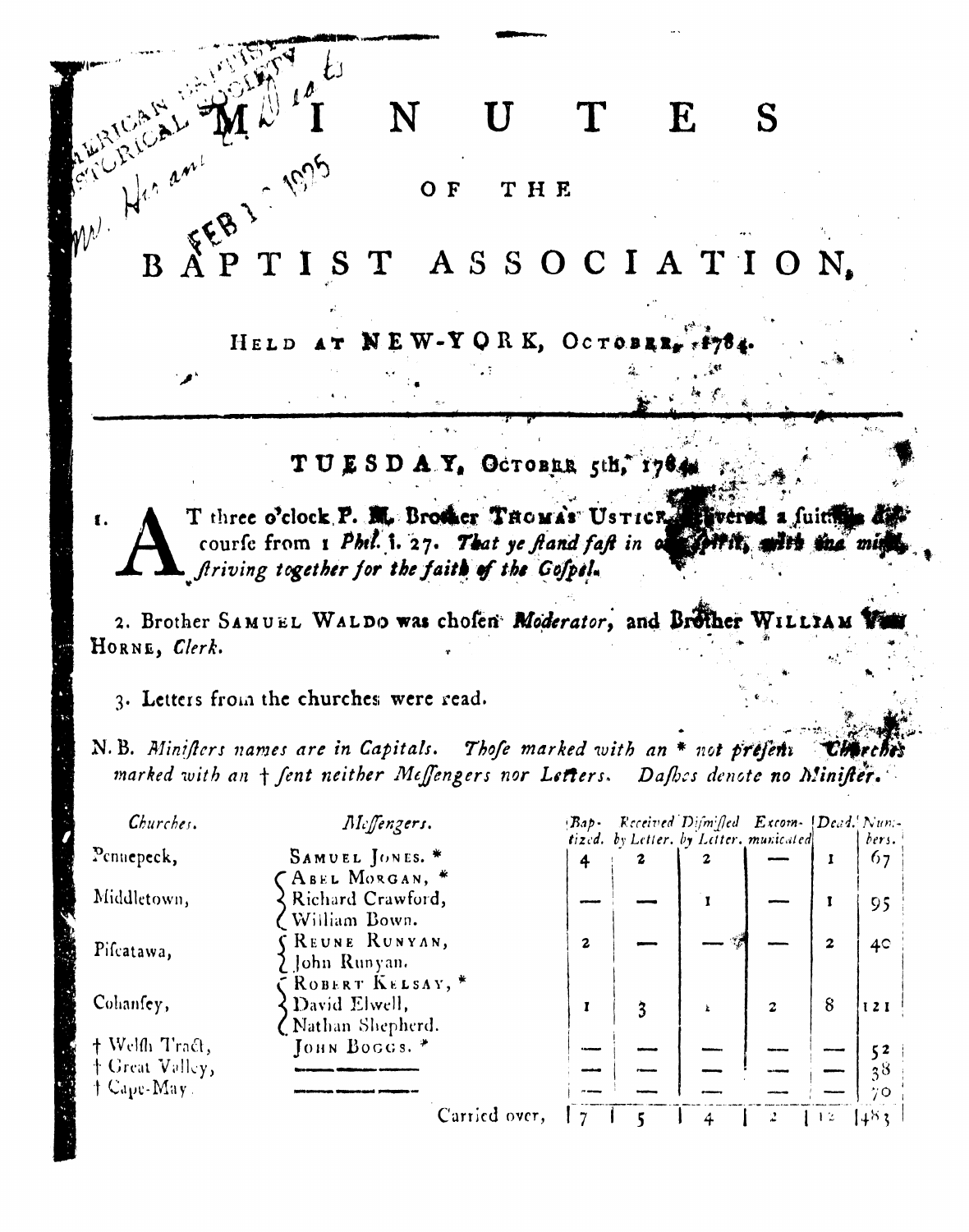| Churches.                                      | Messengers.                                           |                        | $B, \rho$ - Received Difmiffed   Excom. Dead   N<br>tized. by Letter. by Letter. manicated |                     |                         |                 |  |
|------------------------------------------------|-------------------------------------------------------|------------------------|--------------------------------------------------------------------------------------------|---------------------|-------------------------|-----------------|--|
|                                                | Brought forward,                                      | 7                      | 5                                                                                          | 4                   | 2                       | 12 <sub>1</sub> |  |
| Hopewell,                                      | OLIVER HART, *<br>Kathaniel Stout,<br>Stephen Barton. | $\dot{\mathbf{o}}$     | $\bullet$                                                                                  | $\mathbf{3}$        | $\mathbf O$             | 2               |  |
| Brandiwine,<br>Montgomery,                     | ABEL GRIFFITHS. *<br>DAVID LOOFBOURROW.               | $\bullet$<br>4         | $\bullet$<br>$\mathbf 2$                                                                   | ъ                   | I<br>$\bullet$          |                 |  |
|                                                |                                                       | $\mathbf{o}$           | $\bullet$                                                                                  | ı                   | $\overline{O}$          |                 |  |
| Kingwood,<br>Southampton,                      | Thomas Runyan.<br>WILLIAM VAN HORNE.                  | $\bullet$              | $\bullet$                                                                                  | I                   | O                       | ٥               |  |
| Philadelphia,                                  | THOMAS USTICK,<br>Thomas White.                       | 3                      | 12                                                                                         | 6                   | $\Omega$                |                 |  |
| Cranberry,                                     | PETER WILSON,<br>William Tindel.                      | 9                      | $\bullet$                                                                                  | 3                   | $\bullet$               | 0               |  |
| Scots Plains,                                  | David Morris.                                         | $\bullet$              | $\bullet$                                                                                  | $\bullet$           | $\bullet$               |                 |  |
| Morris-Town,                                   | Ezekiel Gobel.                                        | ❸                      | $\bullet$                                                                                  | $\bullet$           | $\mathbf O$             |                 |  |
| + New Britain,                                 | JOSHUA JONBS. *                                       | $\mathbf{o}$           | $\ddot{\mathbf{Q}}$                                                                        | $\circ$             | $\mathbf{o}$            | O               |  |
| Salem,                                         | PETER P. VAN HORNE. *                                 | $\circ$                | $\mathbf O$                                                                                | $\mathbf C$         | $\bullet$               |                 |  |
| New-Town,                                      | $\mathcal{F}$ JAMES EINN.                             | 2                      | $\Omega$                                                                                   | $\circ$             | $\boldsymbol{2}$        |                 |  |
| Pawling's Precinct,                            | SAMUEL WALSO.                                         | 5<br>$\ddot{\text{C}}$ | I                                                                                          |                     | $\overline{\mathbf{z}}$ | 0               |  |
| Dividing Creek,                                | JOHN $Gase$                                           | $\ddot{\mathbf{C}}$    | $\boldsymbol{2}$<br>$\mathbf C$                                                            | 1<br>$\mathcal{C}$  | $\circ$<br>$\mathbf C$  | 2<br>0          |  |
| New-York,                                      | Samuel Dodge,<br>Ezekiel Robbins,<br>Zebulon Barton.  |                        |                                                                                            |                     |                         |                 |  |
| New Mills,                                     |                                                       |                        | 1                                                                                          | $\mathbb{C}$        | $\bigcirc$              | 2               |  |
| Upper-Freehold,                                | 5 JOHN BL∆скwеll, *<br>James Cox.                     | ڗ                      | $\mathbf C$                                                                                | $\mathbf C$         | $\bullet$               | $\mathbf{l}$    |  |
| Mount Bethel,                                  | ABNER SUTTON. *                                       | $\circ$                | $\Omega$                                                                                   | $\circ$             | $\circ$                 | 0               |  |
| Lyons Farms,                                   |                                                       | $\circ$                | $\circ$                                                                                    | $\mathsf{C}$        | $\bullet$               | O               |  |
|                                                | Iccabod Grammon.                                      |                        |                                                                                            |                     |                         |                 |  |
| $\uparrow$ Pittfgrove,<br>† Tuckehoe,          | WILLIAM WORTE. *<br>WILLIAM LOCK. *                   | $\circ$<br>$\circ$     | $\mathbf C$<br>$\mathbf O$                                                                 | $\circ$             | $\mathcal{O}$           | $\circ$         |  |
|                                                | ELKANA HOLMES,                                        |                        |                                                                                            | $\ddot{\mathbf{O}}$ | $\circ$                 | $\mathbf C$     |  |
| $\frac{d\mathbf{r}}{d\mathbf{r}}$<br>Stamford, | Sylvenus Reynolds,<br>Elijah Hunt.                    | 19                     | $\mathbf{C}$                                                                               | $\hat{\mathbf{C}}$  | $\overline{z}$          | $\circ$         |  |
| King-Street,                                   | $\texttt{John Door}_3$<br>William Brundage.           | $\Omega$               | $\circ$                                                                                    | $\mathbf C$         | $\circ$                 | $\circ$         |  |
| $\pm$ Cow Marth,                               |                                                       | $\bigcirc$             | $\circ$                                                                                    | $\circ$             | $\circ$                 | $\circ$         |  |
| London Tract,                                  | THOMAS FLEESON.                                       | Ł                      | $\circ$                                                                                    | Ö                   | $\circ$                 | I.              |  |
| $Hill-Towu,$                                   | JOHN THOMAS,<br>Moste Aaron.                          | $\ddot{4}$             | $\circ$                                                                                    | $\circ$             | $\circ$                 | $\circ$         |  |
|                                                | Total,                                                | 166                    | 23                                                                                         | $21$                | Ģ                       | $133$ $1207$    |  |

Adjourned till to-morrow morning, 9 o'clock.

4. A letter and minutes from the Warren Affociation were read; whereby it appears that they are in general at peace amongst themselves. The additions to their shurches this year 58, their whole number 3561. That befides this Affeciation they eorrefpond with four others in New-England, viz. one in Vermont, one in New-Hampfhire Grants, one in Stonington in Counchicut, and another in the flate of New-Hampfoire, confifting of fix churches and 400 mearbers, which opened a communication with them this prefent year.

5. A letter from the Ketollen Affectation was read, which this was, that they anjoy peace among themselves; that the additions to their church. this year were 34; and that two churches joined them at their last meeting.

6. Our miniftring Brethren WILLIAM ROGERS, BURGESS ALLISON, EBENEZER WARD, and NICHULAS COX, being prefent, their company and affiftance were defired.

7. A letter from a church conflituted the laft year in Lower Smith fold, Northampton county, ftate of Pennfylvania, under the care of Elder DAVID JANE, was read, requefting admiffion to this Affociation. Upon a particular and fatisfactory relation of their faith and practice by Brother Cox, who affifted at their conflitution, we are free to receive them into union with us, when they fhall appear by their Meffengers.

8. Brother WILLIAM ROGERS was requested to prepare a letter to the Warren Affociation; Brother NICHOLAS COX, one to that of Ketoclon in Virginia; and Brother EzEKIEL ROBINS, one to that in South-Carolina.

9. To a query---Whether JESUS CHRIST was an object of prayer? we answer;---We are furprifed that one of our fifter churches, or any of the members thereof, fhould

# $\begin{pmatrix} 3 \end{pmatrix}$

#### OCTOBER 6th.

Met purfuant to adjournment.

Adjourned to three o'clock, P. M.

Met purfuant to adjournment.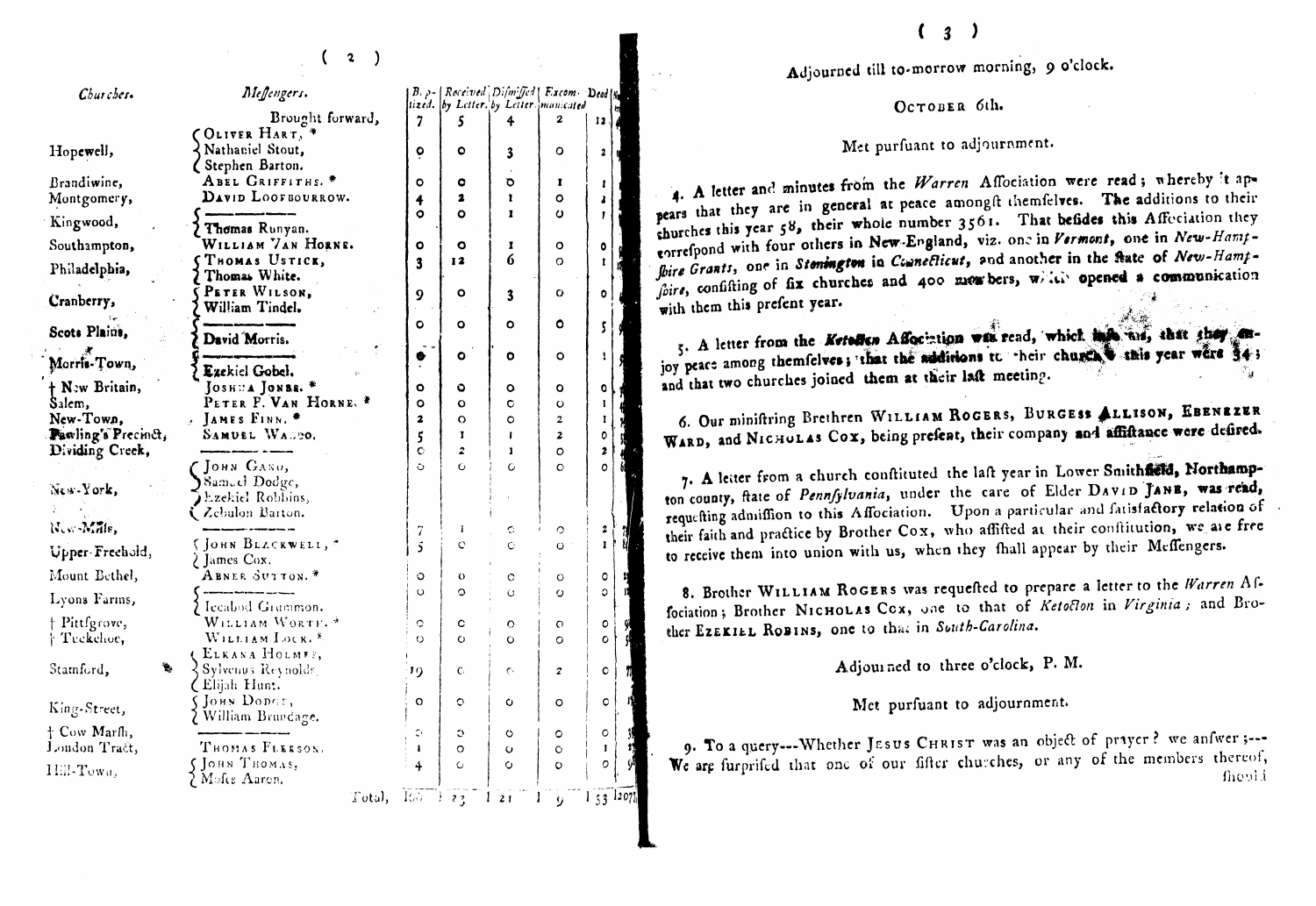fhould be in doubt of an article of faith fo plainly revealed in the word of  $Go_D$ . The inftance of the penitent thief on the crofs; of Stephen when ftoned, praying to the LORD JESUS; and the injunction to honour the Son as we honour the Father,  $\ell$ , c.  $\&$ are fufficiently plain on this point.

Upon enquiry of the Messenger from the church who fent the query, and by information of others prefent, we found that fomething had been delivered amongit them. and elfewhere, by one in the miniftry; which in our opinion favours of that deiftical error that we difcard and abhor as herefy. We therefore ferioufly recommend it to all our churches, and thofe who compofe them, to try the Spirits, whether they be of God, and if they do not maintain the divinity of JESUS CHRIST, neither to receive them into their houfes, nor to bid them God fpeed.

10. In answer to a query from one of our churches---" What meafures ought to be taken with a fifter church who holds and actually admits unbaptized perfons to the Lord's fupper ?"---we obferve, That fuch a church may and ought, in the first infrance, to be written to by a fifter church, exhorting them to defift from fuch a practice, and to keep the ordinances as they were delivered to them in the word of God.

II. The letters prepared for the different affociations being prefented and read, were approved.

12. The circular letter written by Brother JOHN GANO was prefented and read.

Adjourned till to-morrow morning, 9 o'clock.

OCTOBER 7th.

Met purfuant to adjournment.

13. With refpect to the request from the church at Kingwood for fupplies, we answer, That from the reprefentation made to us, we are in hopes tranfient vifits will not be wanted, as in our opinion Providence points out clearly the propriety of Brother Cox's fettlement with them.

14. From a ftate of the circumflances of a bequeft of Mr. Honeywell to this Affociation, bid before us by Brother Elkana Holmes, we are induced to appoint our Brethren Elkana  $H$ olmes,

Holmes, Doctor John Dodge, Ebenezer Ferris, together with Brother Samuel Jones, or any two of them, a committee to treat with any perfon or perfons concerning the fame.

15. Brother VAN HORNE reported that he had got the binding of the books of the Affociation library repaired; and from the vouchers he produced, it appeared there was a balance of cath in his hands of  $16/6$ ;  $4/6$  of which he is ordered to pay for the postage on the Ketocion Affociation letter, the refidue is granted to him for his fuperintendance of faid bufinefs.

16. Whereas there has been much inattention in fome of our churches to a communication with this Affociation by letters and meffengers; and the fame being in our opinion of importance to the intereft of the churches, we recommend to our Brethren JOHN GANO and SAMUEL JONES, the former to write to thofe in the eaftern perts, and the latter to those in the western parts of this Affociation, and press the the solution regard to that connection and correspondence of the churches, which experience has proved to be both comfortable and in many inftances advantageous.

Adjourned to three o'clock, P. M.

Met purfuant to adjournment.

18. Our Brethren JOHN GANO and WILLIAM ROGERS are appointed Meffenge s to the Warren Affociation; Brother THOMAS FLEESON and Brother ELKANA HOLMES to that of Virginia. Our Brethren GANO, ROGERS, and VAN HORNE, jun. or either of them, to that of Charlestown in South-Carolina.

19. Brother WILLIAM ROGERS is appointed to write the circular letter for the hext year.

20. Supplies for deftitute churches : [William Van Horne, 2d Lord's day in October. David Loofbourrow, 1st ditto in November. Scots Plains, Elkana Holmes, 3d ditto in ditto. Reuné Runyan, 1st ditto in December, January and April. Peter Wilfon, 2d ditto in December.

17. The circular letter being again 1.ad and confidered, was approved.

Nicholas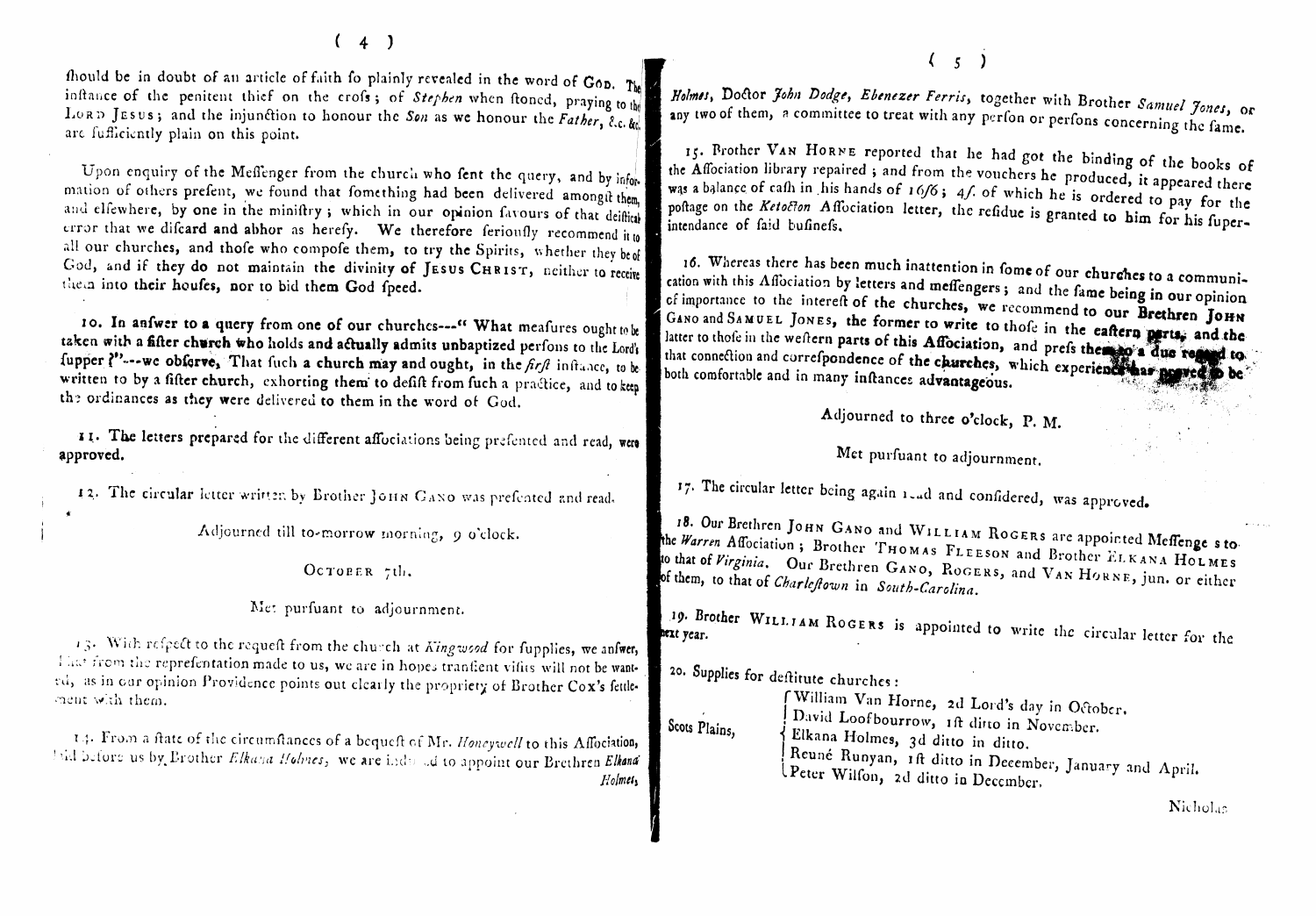$6 \rightarrow$ 

Scots Plains,

Morris-Town,

Dividing Creok.

[Nicholas Cox, 2d Lord's day in February. William Rogers, 2d ditto in April. Nicholas Cox, 4th ditto in May. Ebenezer Ward, 1st ditto in June. John Dodge, 2d ditto in ditto. John Gano, 2d ditto in Auguft. Reuné Runyan, 2d Lord's day in November, and 1st in August Elkana Holmes, 4th ditto in November. Nicholas Cox, 3d ditto in May. Peter Wilfon, 4th ditto in ditto. Ebenezer Ward, 3d ditto in June. David Loofbourrow, ift ditto in September. William Rogers, 2d Lord's day in October and 3d in Apris. John Gano, 4th ditto in October. Nicholas Cox, 3d ditto in February. Reuné Runyan, 2d ditto in April. Ebenezer Ward, 2d ditto in June. William Rogers, 2d Lord's day in November. William Van Horne, 4th ditto in ditto. Thomas Fleefon, 4th ditto in June.

21. Brother WILLIAM ROGERS is appointed to fuperintend printing the minutes of mis Affeciation.

22. Refolved, That our next affeciation be held at Philadelthia, the first Tuelday in October, at three o'clock P. M. Brother JOHN DODGE is appointed to preach we Introductory Sermon, and in cafe of failure, Brother ELKANA HOLMES.

#### (CIRCULAR LETTER.)

The ELDERS and BRETHREN of the feveral Churches, met in Affociation at New-Ikh Oflober 5th, 6th, and 7th, 1784;

To the Churches with whom we are connected, fend Greeting:

Dearly Beloved,

THE THE preceding minutes will give you every neceffary information relative to on Deting, the ftate of our churches, and our endeavours for their profperity.

trul

truft, you will unite your efforts, with ours, to the fame good purpofe; and that our thanksgivings for the prefent peace, harmony and increafe of our churches, our prayers for their further growth, with a more powerful effusion of the divine Spirit and grace upon them, will be mutually offered up. May the confideration of our effectual calling prove an incentive thereunto! Which is the subject now to be confidered, as in 10th chapter of our confeffion of faith. That we may investigate this fubject as fully as the limits of a letter will allow, we will confider, 1ft. The Call. 2dly. The Author of the Cail. 3dly. The Called; and, 4thly. Its Efficacy.

1ft. The Call. This is an act of fovereign grace, which flows from the everlafting love of God, and is fuch an irrefiftible impreffion, made by the holy Spirit, upon the human foul, as to effect a bleffed change. This impreffion or call is fometimes immediate, as in the inflance of Paul and others; tho' more ordinarily through the infirument lity of the word and providence of God. Though in both the impreffion or power upon the foul or rational principle of operation muft be the fame. This may be confidered as one power capable of exerting itfelf in various modes; as in perceiving, chafieg, refuting, loving, hating, &c. Likewife the impreffion before mentioned may be viewed as one fpiritual principle of operation in the foul, exerting itfelf in divers ways, rather than' as different principles of grace.

We are, in the 2d place, to confider, The Author of the Call, who is God; Father, Son, and Spirit, as in I Theff. ii. 12. that ye walk worthy of God, who hath called you unto his kingdom and glory. Alfo, in 2 Tim. i. 9. who hath faved us and called us with an holy calling, not according to our works, but according to his own purpofe and grace, &c. In others it more directly applies to the Father, who is faid to call them unto the fellow thip of his Son. Sometimes it is afcribed to the Son, as in Proverbs i. 20 and viii ch. faints are faid to be called of Jefus Chrift. Laftly, Ir is afcribed to the Holy Ghoft, as in Phil. i. 6 being confident of this very thing that he who hath begun a good work in you will perform it until the day of Jefus Chrift. Upon the whole this call is heard, as it is in deed and in truth, the call of God, and not the voice of man. Which leads us, 3dly. To confider the called, and they are fuch as God hath chofen and predeftinated both to grace and glory, elected and fet apart in Chrift, as redeemed by his blood, although by nature children of wrath even as others, not of the Jews only, but alfo of the Gentiles. This is an holy, heavenly, and confequently an high calling: and is effectual to bring the fubjects of it to a piercing fenfe of their guilt and impurity. The mind is deeply convicted, that the fountain is in his very heart or nature from which all its criminal actions have fprung; and that the luft within difpofes us to vio ate the laws of God in as great a variety of ways as nature is capable of exerting itfelf, agreeable to Paul's expreflion, fin revived and I died. The foul is affected with a view of its finfulnefs and the malignity of **TEL**